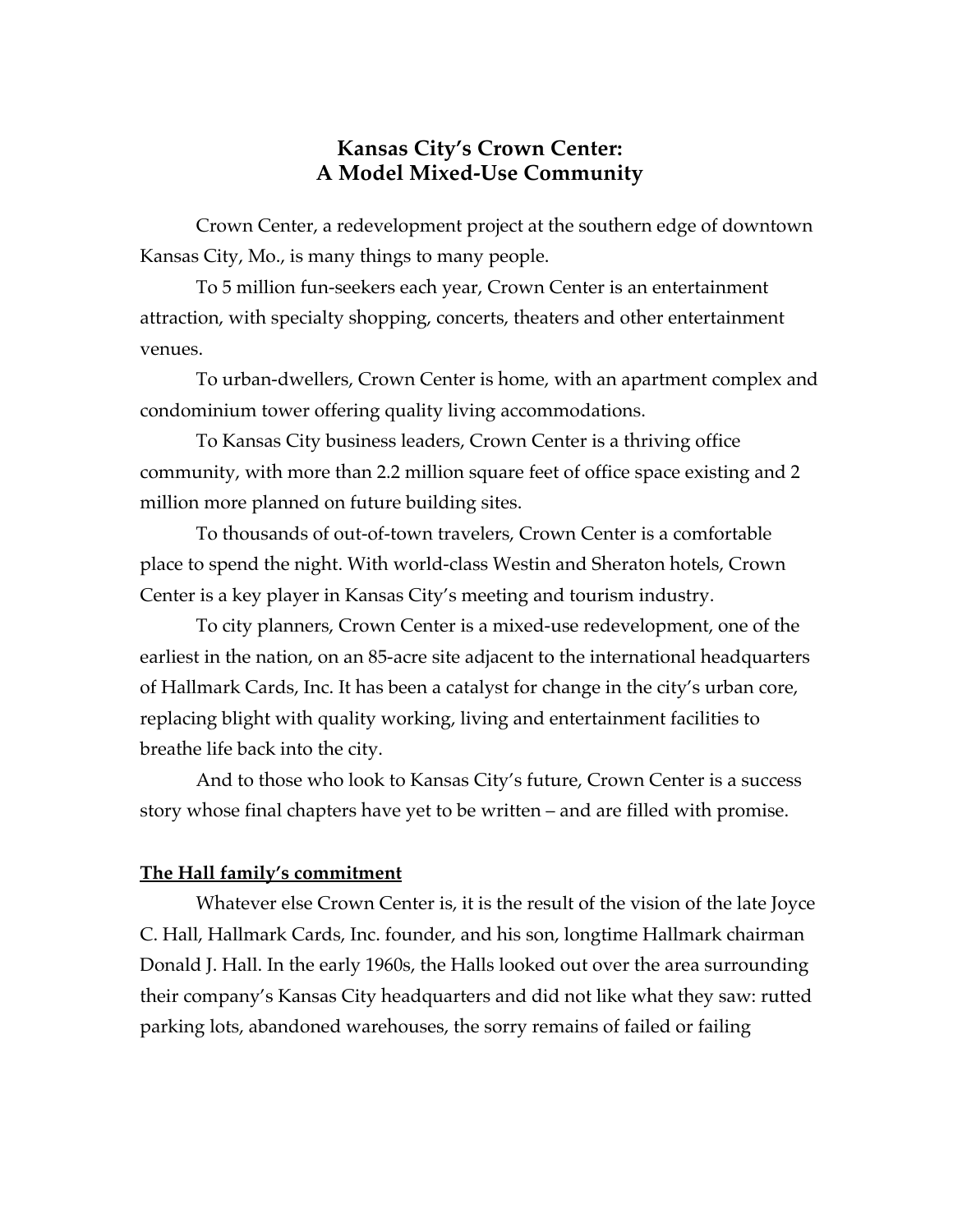businesses, and a limestone hill cluttered with signs and tarpaper shacks. They believed the industry leader in personal expression deserved a better setting for its home – and that the city which had given much to them deserved better than the blighted landscape stretched before them. They had two choices: follow the stream of businesses fleeing the city for the suburbs; or stay and make the city environment better. They chose to stay.

Crown Center Redevelopment Corporation, a Hallmark subsidiary, was formed to make the Halls' vision a reality. The Hall family sought the counsel of nationally known designers, urban planners and visionaries such as Walt Disney and James Rouse. They invested millions of dollars, and then were patient waiting for that investment to pay off, understanding that the returns on a project such as Crown Center would be realized only over the long term.

Today's Crown Center is the happy result.

Victor Gruen & Associates of Los Angeles developed the project's original master plan, which was then modified and implemented by Edward Larrabee Barnes of New York. Crown Center was announced to the public in January 1967, and ground broke on September 16, 1968, for the first phase of the project – an underground parking facility, five-building office complex and landscaped central square.

Crown Center is privately financed. It enjoys tax benefits from Chapter 353 of Missouri's redevelopment law, and it is often cited as a prime example of what the law is intended to accomplish in bringing economic health to formerly blighted areas.

## **A "city within a city"**

Crown Center – named for the crown in the Hallmark logo – is a mixed-use community in the truest sense of the term, combining hotel, office, retail, residential and entertainment land uses within its boundaries.

**Office community**. A prestigious address, stable ownership, responsive service, and exceptional amenities make Crown Center the premier office community in the Midwest. Five interconnected, seven-story buildings comprise the initial 660,000-square-foot office complex completed in 1971. The addition of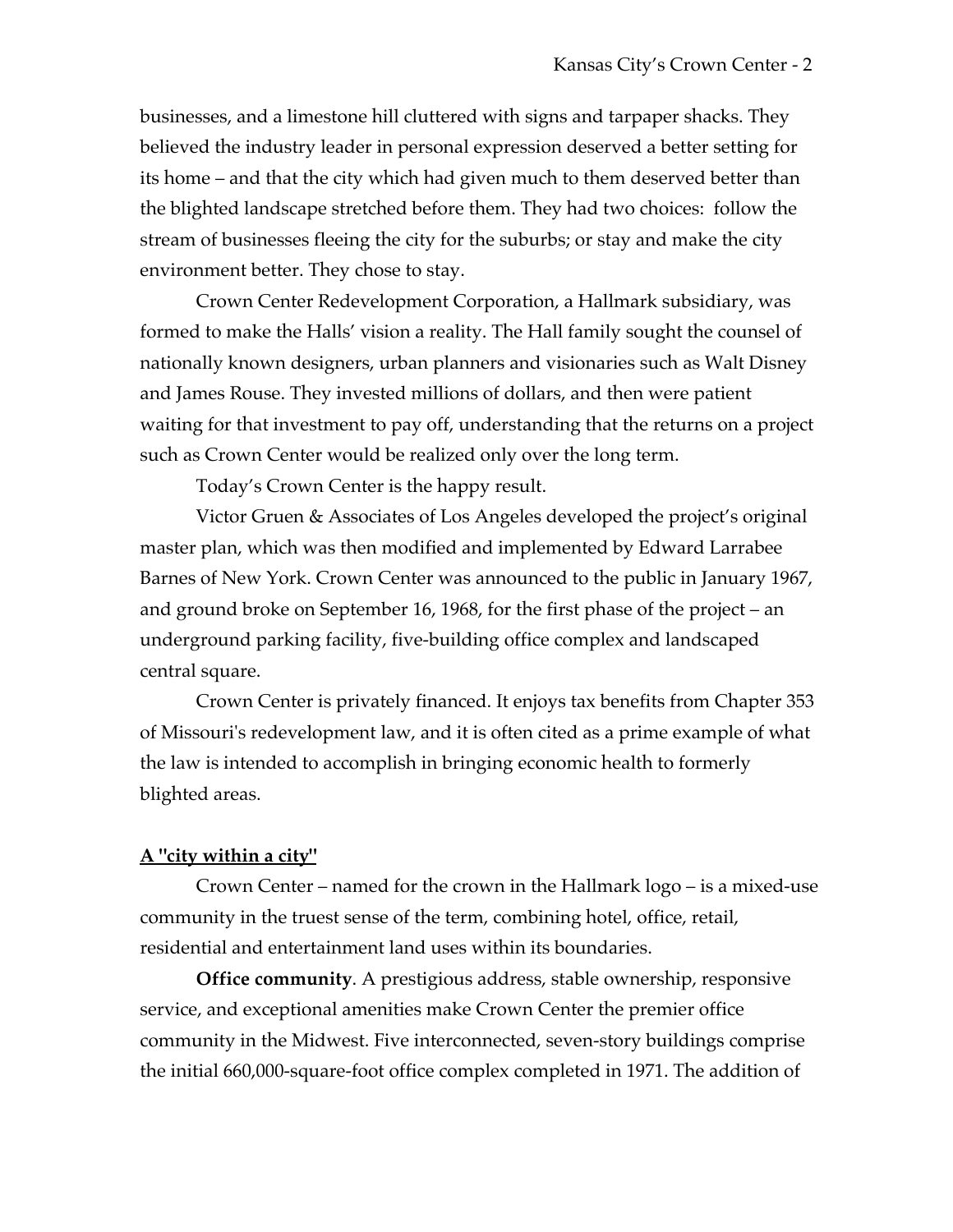2405 Grand Boulevard, a 245,000-square-foot, 14-story building came in 1987. It is home to such tenants as Marsh Inc. insurance, Fleishman-Hillard public relations and Children's Mercy Kansas City. A 279,000-square-foot tower, designed by Henry Cobb of the acclaimed New York architectural firm of Pei Cobb Freed & Partners, was completed in 1991 and is located at 2600 Grand.

In November 1997, Crown Center broke ground on 2301 McGee, an eightstory office building. The building, which opened in January 2000, features the spacious 52,000-square-foot Crown Center Exhibit Hall, which is designed to accommodate mid-sized convention groups with the need for hotel rooms and exhibition space. The mixed-use facility offers indoor access to Crown Center's two hotels.

2555 Grand Boulevard, a 682,000-square-foot, 24-story office tower, was completed in 2003 and is now independently owned. Kansas City's largest law firm, Shook, Hardy & Bacon, is the sole tenant in the building.

Also independently owned and located within the original redevelopment is the 2345 Grand Boulevard office complex. It consists of a 27-story office tower and four-story satellite building, completed in 1977, and an adjacent 11-story tower opened in 1986. These facilities house the Midwest operations of Assurant, Inc., the consolidated Kansas City operations of International Business Machines Corp. (IBM), and a number of other outside firms.

**Crown Center Shops**. The shopping center, which opened in 1973, consists of three levels of shops, restaurants, and theaters covering nearly 300,000-squarefeet of leasable space. National names operate shops in the center, as do specialty merchants and local chains. In 2014, the center's evolution continued with the addition of a new 60,000-square-foot Halls store.

The Crown Center complex also features a wide variety of restaurants, ranging from fast food and snack outlets to the utmost in fine dining, showcasing some of the best local and national restaurants in the industry. Among the highlights are the world's only Crayola® Café and the train-themed Fritz's Railroad Restaurant.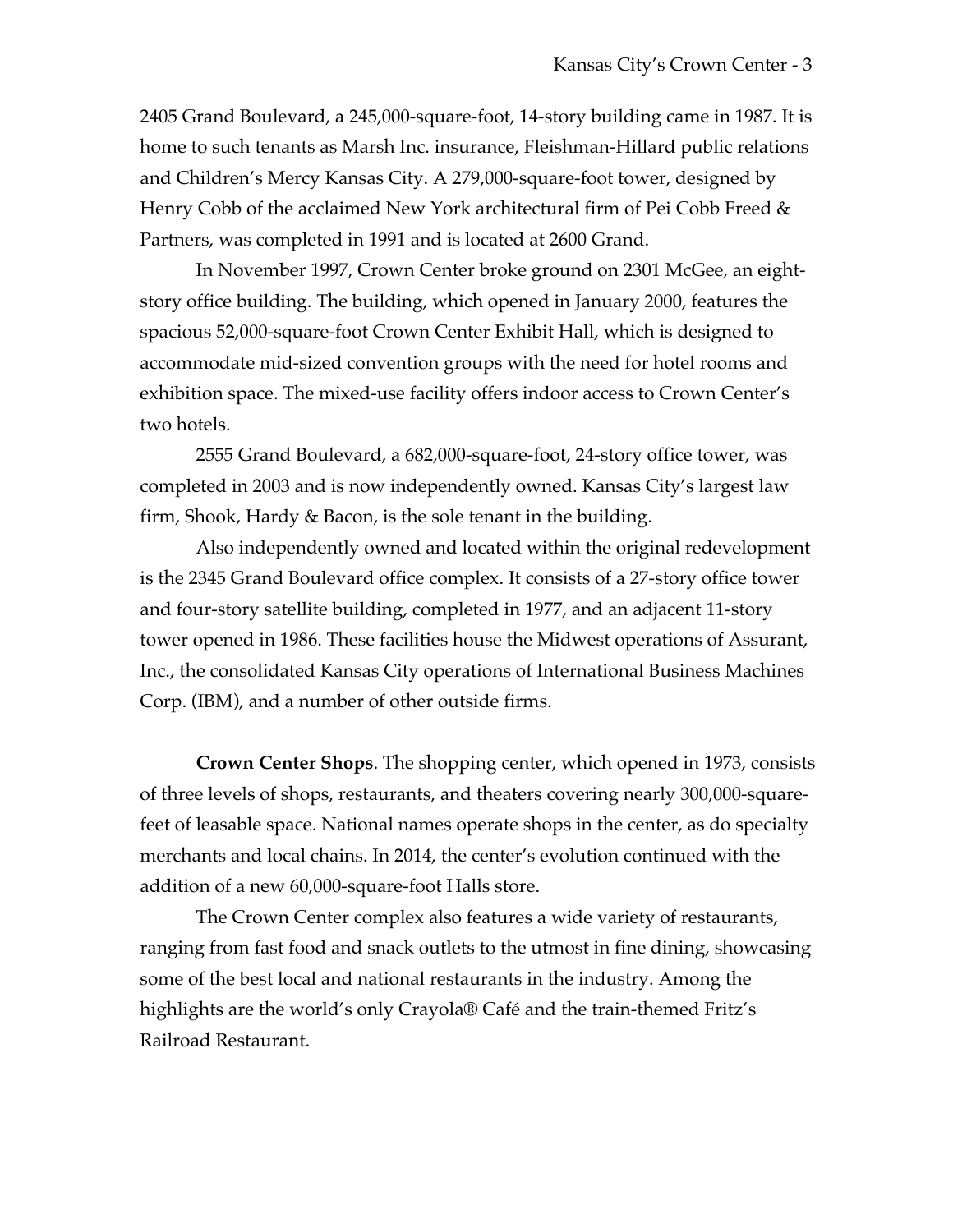**Entertainment facilities**. In addition to shopping and dining, Crown Center's entertainment choices include The Coterie, a family and young audience theater experience; Musical Theater Heritage at Crown Center, a professional theatre company whose intimate settings bring alive the American Musical as never before; and the Crown Center Ice Terrace, Kansas City's only public outdoor ice skating rink, operating November through February.

Two Hallmark-sponsored facilities also are popular Crown Center attractions: Kaleidoscope, a free creative art experience for children ages 5 to 12; and the Hallmark Visitors Center, offering a glimpse into the history, products and processes of the world's leading personal expression company.

SEA LIFE Kansas City, a two-story aquarium, houses more than 30 spectacular displays of marine life—from shrimp and starfish to seahorses, sharks and rays. LEGOLAND Discovery Center offers a fun, highly interactive and educational two to three hour experience ideal for children 3-10 years old. Both attractions are owned and operated by Merlin Entertainments, the world's second largest visitor attraction operator.

Special events, many of them surrounding the Crown Center fountain on the outdoor square, round out the Crown Center entertainment calendar. A 100 foot-tall Christmas tree, one of the nation's tallest, is the centerpiece for a host of holiday activities. The Hospital Hill Run, which has become the region's premier running event, is held each June. Weekend performances by professional musicians and a variety of exhibits and promotions, ranging from a fairy tale village to dinosaur displays, entertain visitors to the Crown Center Shops throughout the year.

**Hotels**. Two world-class hotels highlight Crown Center's reputation as a Midwest convention and tourist destination. The Westin Kansas City offers 724 guest rooms, a ballroom, health club, meeting facilities and The Brasserie, featuring casual dining from pasta to prime rib. The Westin's spectacular 60-foot lobby waterfall and garden is carved from the natural limestone hill into which the hotel is built and is one of the most-photographed spots in Kansas City. The Westin, operated by Starwood Hotels & Resorts Worldwide, Inc., opened in May 1973 and most recently enjoyed a renovation in 2013.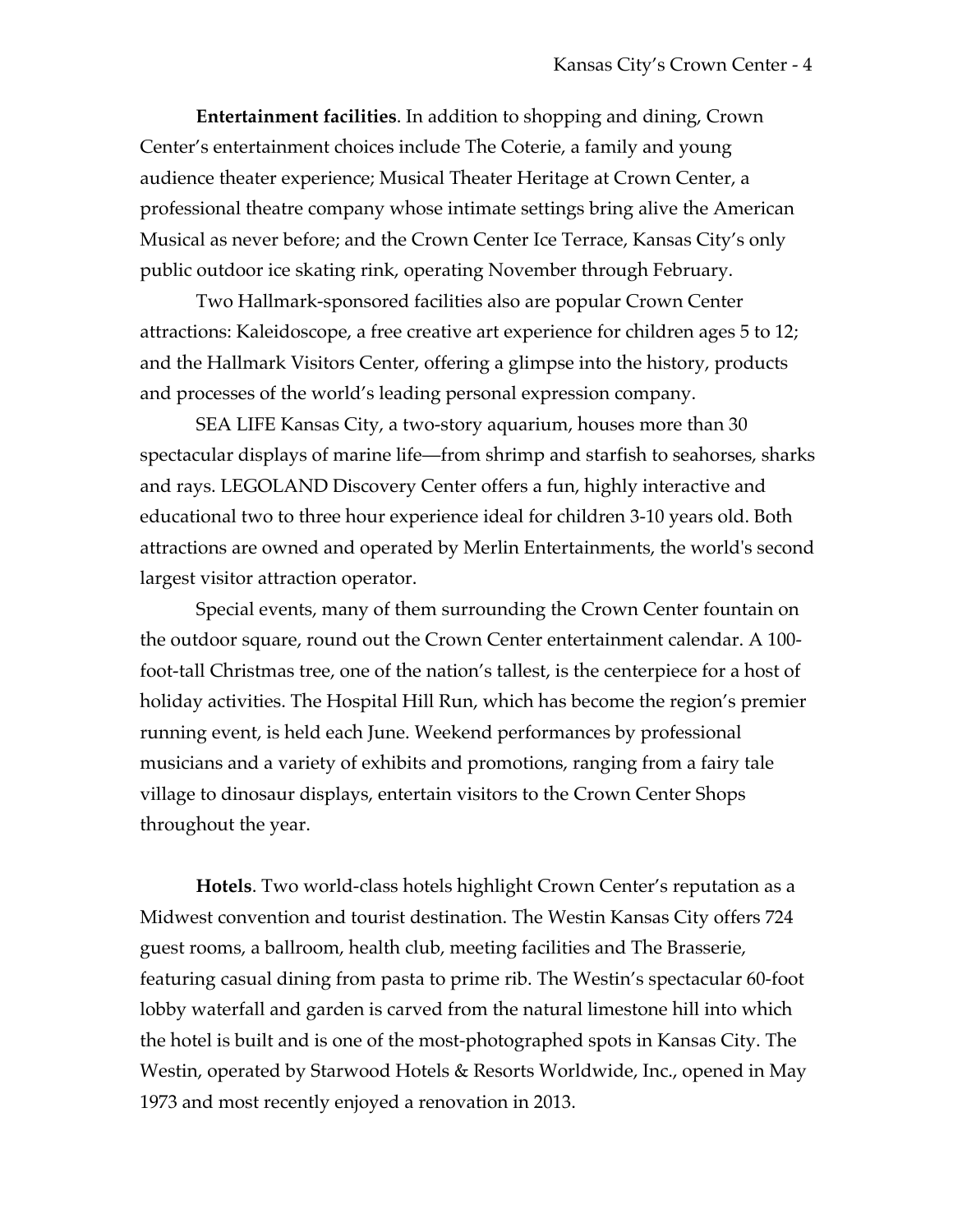The Sheraton Kansas City, completed in 1980, is located on the northeastern edge of the complex. It offers 733 rooms in a 40-story guest tower, a 60-foot-high lobby, meeting and health club facilities, a 17,400-square-foot ballroom (Kansas City's largest hotel ballroom), and a restaurant, Spectators Gastro-Pub. The hotel most recently saw a spectacular renovation in 2013 and is operated by the Starwood Hotels & Resorts Worldwide, Inc.

Joining the two hotels is The Link, a \$5 million glass-enclosed, elevated pedestrian walkway. The 880-foot glass corridor offers weather-protected access not only between the hotels and shops, but also to Crown Center's office community.

**Residential community**. Crown Center's six-acre urban residential neighborhood includes more than 230 condominium units. Also featured are a social clubhouse, swimming pool and landscaped garden areas.

Condominiums are housed in the 30-story San Francisco Tower, south of the Crown Center Shops. An adjacent seven-story building, Santa Fe Place, features more than 100 condos. The residential community was opened in 1976 and designed by Architects Collaborative of Cambridge, Mass., under the direction of Norman Fletcher, FAIA. A 450-space parking garage serves Crown Center residents.

**Parking**. Crown Center provides a total of around 6,000 parking spaces on the complex, with additional parking planned for all new facilities. With ample parking in covered, secured garages, Crown Center visitors can generally move from their cars to their destinations without having to venture outside.

## **The next 20 years**

Crown Center is currently revising its plan for future development. While the plan will be driven by market conditions, and is therefore subject to further modification, the next 20 years should see the addition of nearly 2 million square feet of office space in as many as four new office buildings. A two-acre park, designed by acclaimed landscape designer Daniel Urban Kiley, is located south of 2600 Grand and will be the focal point around which new buildings cluster.